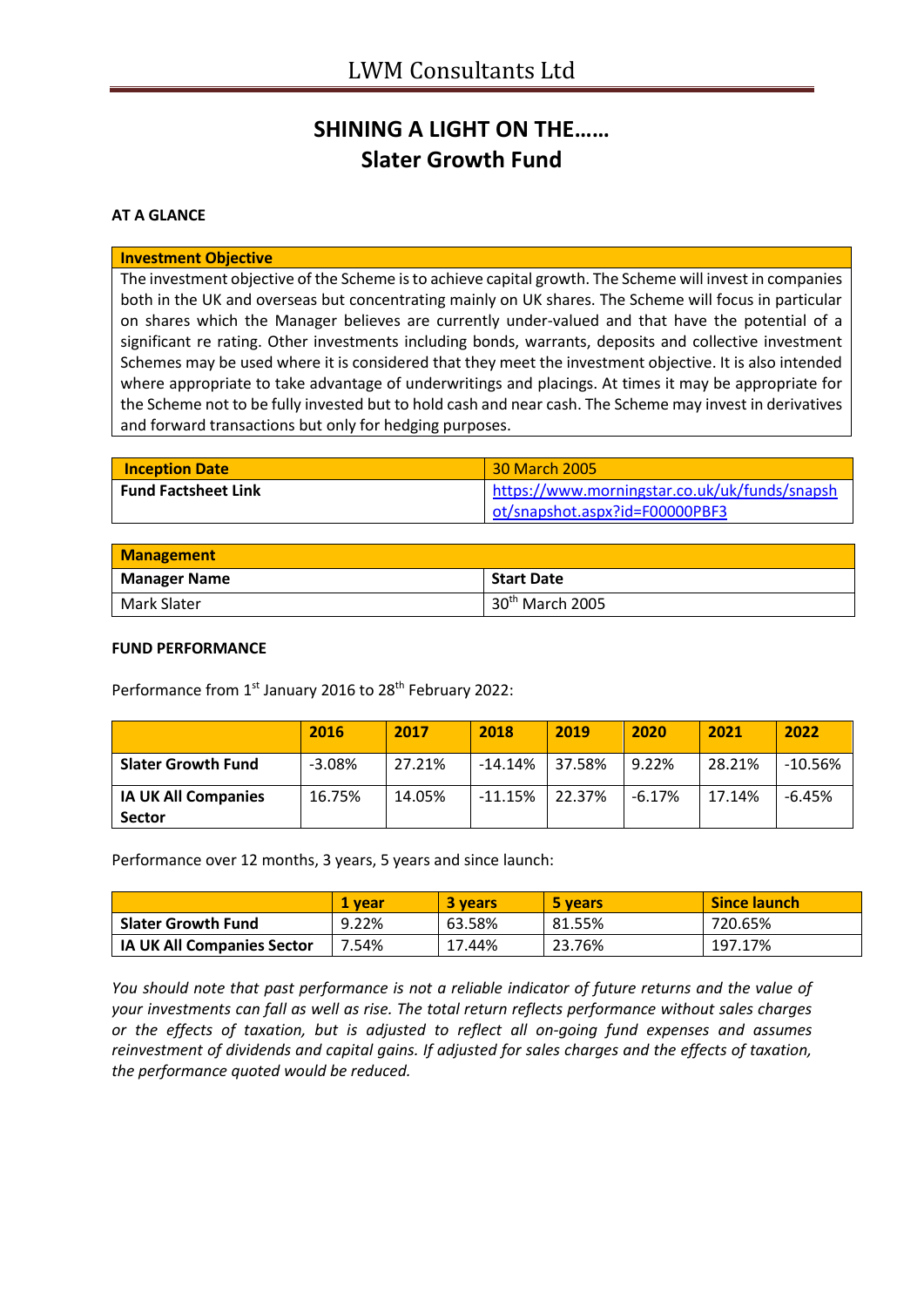# LWM Consultants Ltd

| <b>Tracking</b><br><b>Error</b> | <b>Information</b><br><b>Ratio</b> | Active<br><b>Share</b> | <b>Upside</b><br><b>Capture</b><br><b>Ratio</b> | <b>Downside</b><br><b>Capture</b><br><b>Ratio</b> | <b>Batting</b><br><b>Average</b> | <b>Beta</b> | <b>Alpha</b> | <b>Equity</b><br><b>Style</b> |
|---------------------------------|------------------------------------|------------------------|-------------------------------------------------|---------------------------------------------------|----------------------------------|-------------|--------------|-------------------------------|
| 10.37                           | 1.19                               | 96.25                  | 90.43                                           | 63.76                                             | 61.11                            | 0.70        | 8.19         | Small<br>Growth               |

| <b>Volatility Measurements</b> |        |  |
|--------------------------------|--------|--|
| 3-Yr Std Dev (volatility)      | 18.51% |  |
| 3-Yr Mean Return (average)     | 17.83% |  |

| Investment Style Details |        |  |
|--------------------------|--------|--|
| Giant                    | 1.39%  |  |
| Large                    | 13.42% |  |
| Medium                   | 11.28% |  |
| Small                    | 50.33% |  |
| Micro                    | 23.58% |  |

| Top 5 Holdings - 58 Equity Holdings |                               |       |
|-------------------------------------|-------------------------------|-------|
| <b>Future PLC</b>                   | <b>Communication Services</b> | 8.99% |
| Tesco PLC                           | <b>Consumer Defensive</b>     | 5.86% |
| <b>Clinigen Group PLC</b>           | Healthcare                    | 5.44% |
| <b>Prudential PLC</b>               | <b>Financial Services</b>     | 5.40% |
| Serco Group PLC                     | Industrials                   | 5.02% |

| <b>Top 5 Sectors</b>          |        |
|-------------------------------|--------|
| <b>Communication Services</b> | 21.26% |
| <b>Financial Services</b>     | 18.90% |
| Industrials                   | 18.65% |
| Technology                    | 13.25% |
| Healthcare                    | 12.55% |

#### **UPDATE….**

This is a new strategy for us although it has been around since 2005 and delivered strong returns during this period. It is an unconstrained strategy, so the holdings look very different to the benchmark. They focus on growth, but price is very important. Effectively they believe the terms "growth" and "value" are meaningless. They are looking for companies where there are tailwinds for growth, and they overlay strong value filters.

ESG is at the start of the process as they screen out companies, then they look at how profits are converted in to cash, the management of the company and how engagement is seen. They want to show conviction but are mindful of liquidity. So, starting levels are around 1% for the smallest companies and 3% for the largest companies.

Some of the larger holdings have done well for the fund, including Future, Next 15, Liontrust, TC, CVS Group and Tesco. They have had a busy period of moving around holdings, adding 16 names in 2021 and removing 13. This included 4 IPOs. They sold Jet2 which was a relatively new holding as the rerating was quicker than they expected, and this has enabled them to invest into other areas.